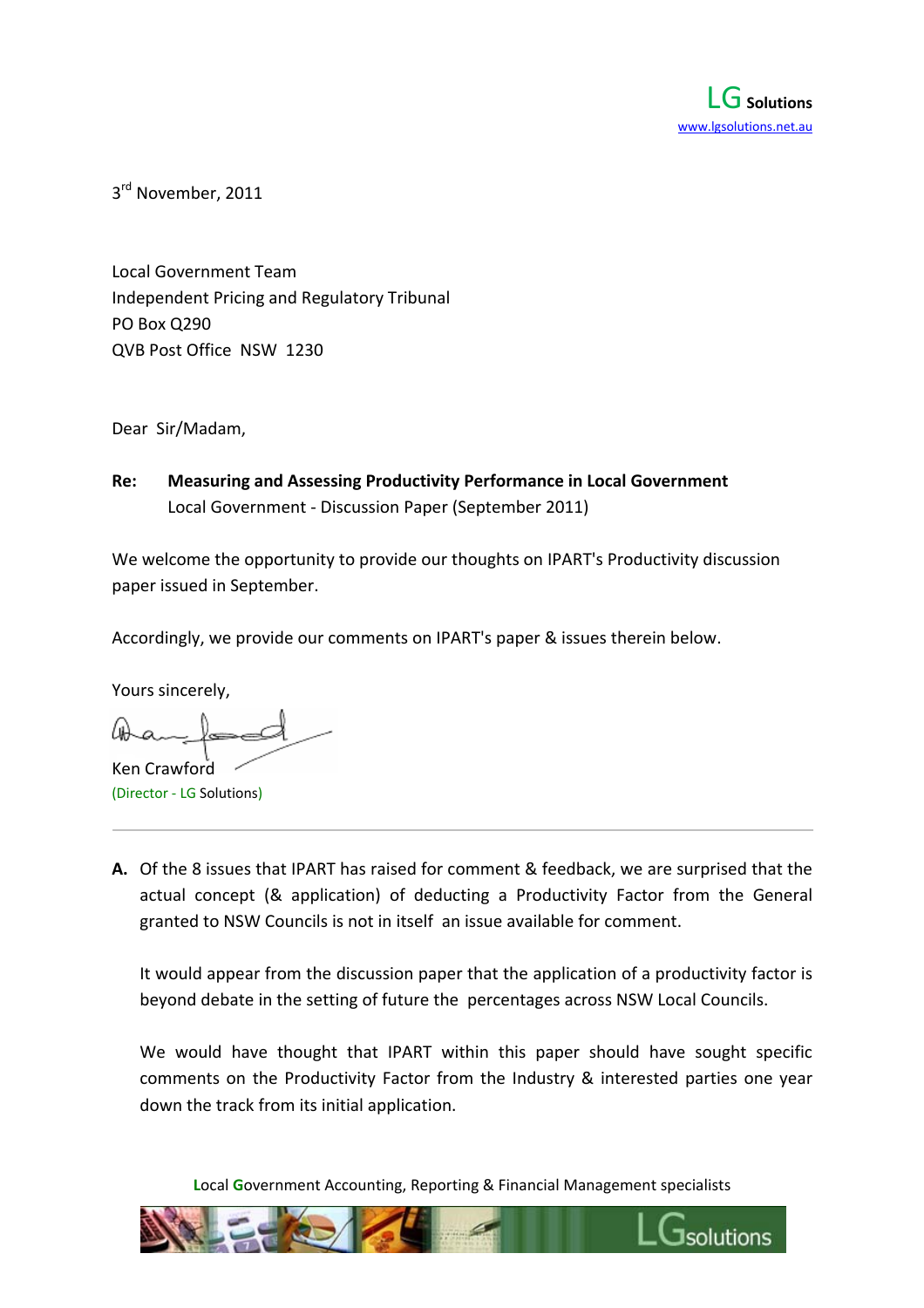## **B.** Regarding IPART's definition of Productivity being:

## **OUTPUT (volume, quantity & quality) INPUT**

there would appear to be three (3) ways to improve productivity:

- (i) Increase outputs (for the same level of inputs),
- (ii) Decrease inputs (for the same level of outputs), or
- (iii) a combination of both (i) & (ii).

# **We would like to put forward that the use by IPART of a Productivity Factor discount on the percentage is a "blunt instrument" that only seeks to enforce productivity by decreasing inputs (by decreasing the supply of revenue available to purchase inputs).**

The application of a Productivity Factor discount to the does not take into account that Councils can increase the outputs of the services they deliver whilst retaining the existing level of Inputs !!

In effect, discounting the annual increase by a Productivity Factor forces Councils to live with less money rather than let them provide more services with their existing (continuing) revenue stream inflated for full cost increases !

### **The Implications of this are:**

**1. Councils no longer have a choice on how to increase productivity as far as the application of the Productivity Factor is concerned ‐ productivity is to be increased by enforcing reducing inputs (ie. reducing revenue).**

**It takes away productivity choices from Councils & more importantly what Councils do with the productivity savings.**

**The Productivity Factor means that productivity savings are channelled into lower rates & not increased services !!**

**2. Councils which find they cannot maintain existing service levels with a revenue stream that does not match annual cost increases (by way of application of the productivity factor on general rate revenue) will by default have to reduce services.**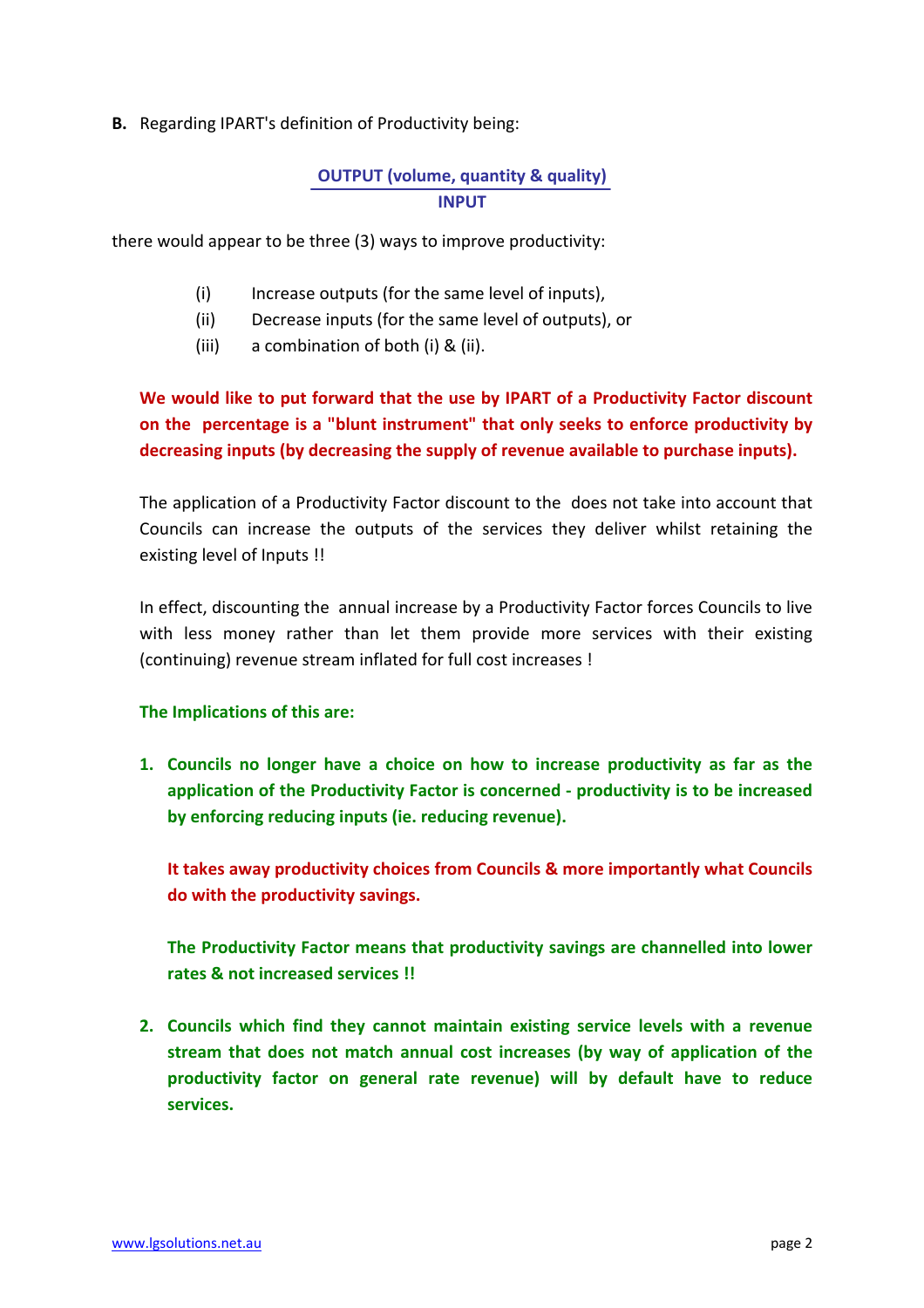**C. Given the acknowledged "Infrastructure Backlog" relating to existing Local Government Infrastructure Assets** that need replacing or reinstatement but for which Councils do not have the available financial assets or revenue streams to fund them, **we question whether the productivity discount factor is appropriate or "good policy".**

We note on IPART's document that a Productivity Factor discount *"is consistent with the cost index approach that we (IPART) use for other industries that we regulate (such as the taxi industry)"* ‐ however the business of taxi services could not be said to have a unfunded infrastructure backlog and accordingly we cannot see a taxi service Productivity Factor discount as appropriate justification to a Local Government one!!

### **WHY !?**

Quite simply, a paring back (each year) of General Rate Income increases means the reduction of available future revenue streams which could be used to start funding the infrastructure backlog !

**Is the Productivity Factor discount a material amount in terms of fighting the Industry wide Infrastructure backlog ?**

**In accordance with the NSW Local Government Inquiry (LGI) Final Report issued in May 2006, the Infrastructure Backlog totalled \$5.3 billion (for general Infrastructure, excluding WF & SF).**

If we look at NSW Local Government as a whole, each **0.1** of a percent that is used to discount the annual percentage collectively reduces the potential Rate revenue "take" of NSW Councils by \$3.064M per annum (.001 x \$3,064,852,030 | **source…**General Rate Income Revenue as per DLG Council Comparative Data 0910).



If instead of losing this potential revenue each year via the application of IPART's productivity discount, Councils were permitted to levy the productivity discount and pool the money together in a **NSW LG Industry Infrastructure Fund**, this would generate total cumulative cash funds over 10 years of \$181 million (for every 0.1 % of productivity factor).

If this **NSW LG Industry Infrastructure Fund then "leveraged" these cash flows** by taking out a series of annual Loans (with say a 25 year term) over this 10 year period, and used the Productivity Discount cash flows to pay the loans back (principal & interest), then in fact **the Fund would in fact open up a pool of loan funds totalling \$400M to fund Infrastructure over the next 10 years** ‐ all fully funded !!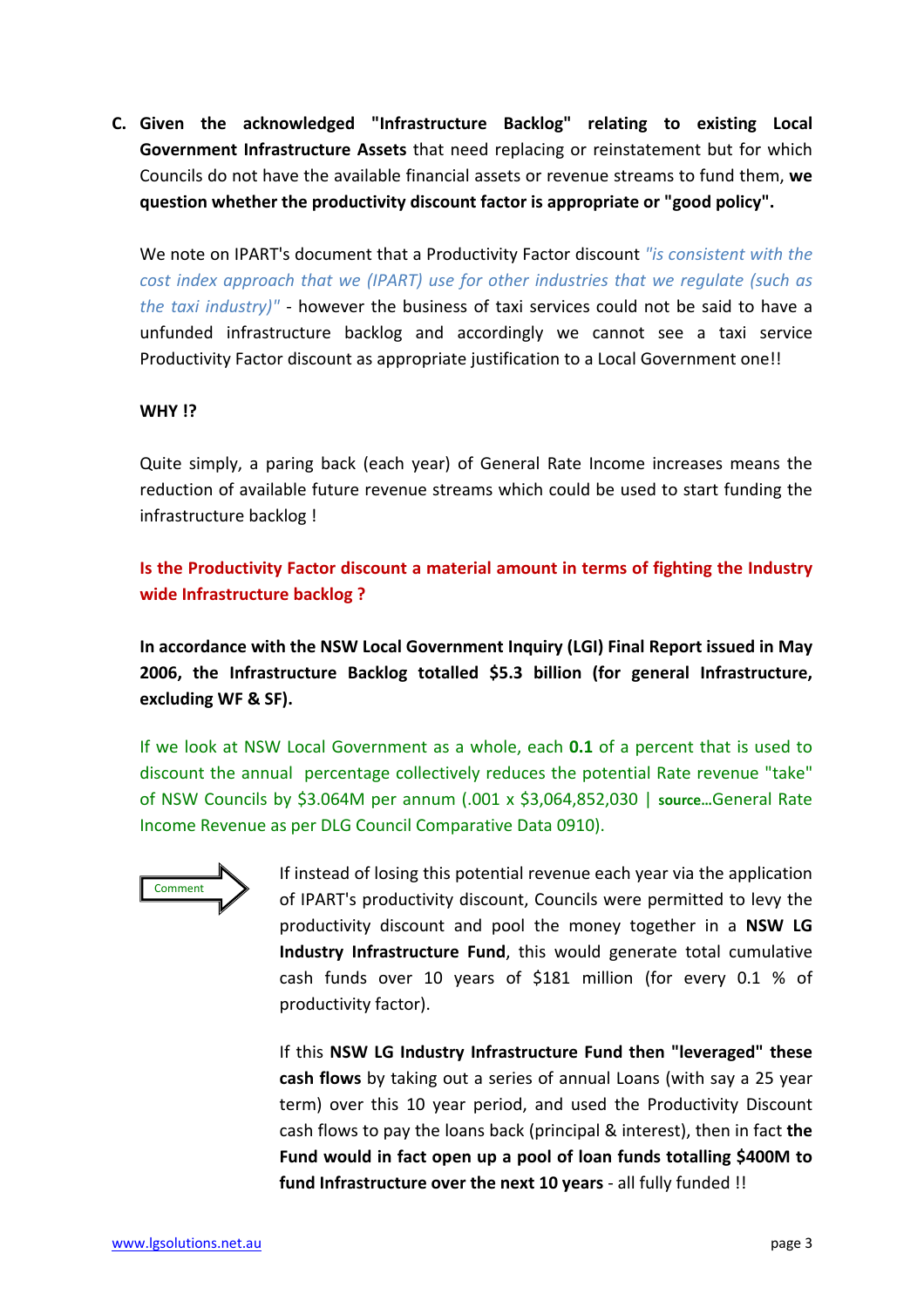#### **Such an amount of \$400M represents 7.5% of the backlog.**

**Of course if the productivity discount factor happened to be 0.2 % for a year, the loan funds available would total \$800M (over 10 years) and so on…as per the table below:**

| <b>Prodctivity Factor</b>   | Average Productivity Factor over the next 10 years |                  |                |              |               |  |  |  |
|-----------------------------|----------------------------------------------------|------------------|----------------|--------------|---------------|--|--|--|
|                             | $0.1 of 1\%$                                       | $0.2$ of $1\,\%$ | $0.3$ of $1\%$ | $0.4 of 1\%$ | $0.5$ of $1%$ |  |  |  |
| <b>Loan Funds leveraged</b> | 400M                                               | 800M             | 1.200M         | 1.600M       | 2,000M        |  |  |  |
| % of Infrastructure backlog | 7.5%                                               | 15.1%            | 22.6%          | 30.2%        | 37.7%         |  |  |  |



**As can be seen above, a 0.5 of 1% productivity factor if levied by Councils (instead of being lost thru a reduced rate peg) would generate \$2 billion of loan funds @ 7% interest (fully serviced by the revenue streams of the levied productivity factor) ‐ representing 37.5% of the Infrastructure backlog.**

In having to give the productivity factor money to an Industry LG Infrastructure Fund, Councils would still be achieving productivity gains equal to the discount amount (as the funds are not available to be spent by them), but more importantly instead of the funds being lost to the Industry, they are instead utilised to help fund the Infrastructure Backlog !!



**Accordingly, we would suggest that IPART &/or the State Government give consideration that the productivity discount factor % amount (as determined each year by IPART) still be levied by Councils each year & remitted to an Industry wide Infrastructure backlog fund for priority works across the State.**

**This fund would then leverage the cash flows by taking out loans & allocate the funds to Councils across NSW based upon need & urgency & be funded by the future levy amounts at Council level.**

IPART make mention within the Discussion Paper that *"in our view the annual (including any productivity adjustment) should be set in the expectation that current service levels will be maintained and that cost reductions and efficiency savings will not be obtained at the expense of service standards, unless approved by the community"*.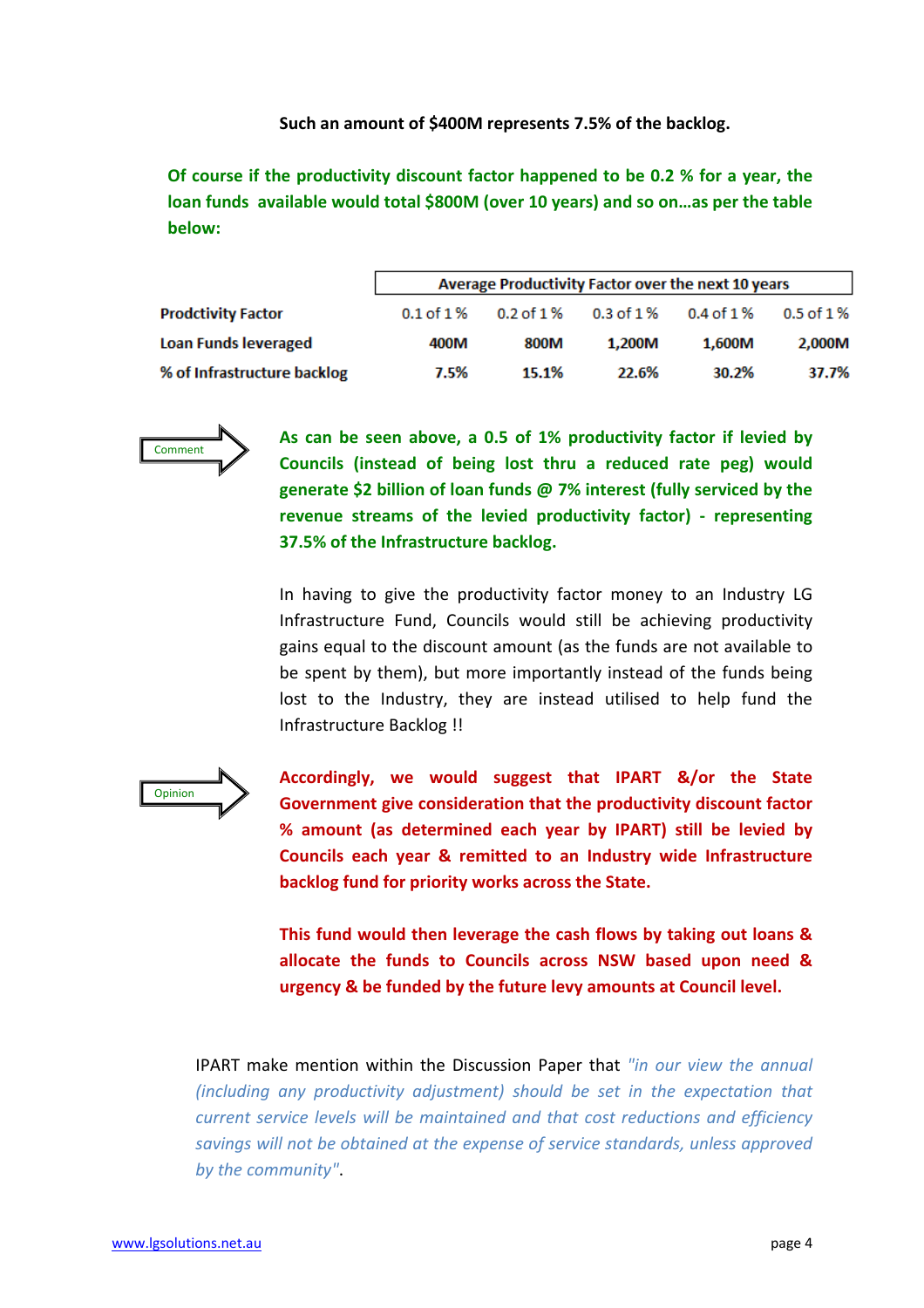Given the existence & extent of the Infrastructure backlog, it could be argued that current service standards across Councils year in year out are falling since infrastructure renewals are not keeping pace with degradation ‐ a position that seems to go against the basic tenet of IPART's that the (& productivity discount factor) should be set in the expectation that service levels are maintained !!

**We would contend that while Councils have (an ever increasing) Infrastructure backlog, a Productivity Factor discount factor that reduces Councils available general revenue in future years (below that of annual cost increases) cannot achieve IPART's tenet that such revenue discounts will not reduce service levels.** 

**D.** A Productivity Factor discount (applied against the Rate Peg) must mean that those Councils that are genuinely driving productivity "in house" are being penalised by having to find additional productivity savings that are brought down by IPART.

**The IPART Productivity Factor discount is applied to ALL Councils and does not take into account whether individual Councils have already factored in productivity gains into their coming years budget ‐ whether by way of increasing services or reducing costs.**

If Councils were able to be granted an exemption from having to apply the productivity factor (to their) where they can already show a minimum productivity saving (or gain) for the next year, then Councils might be more prepared to seek productivity gains at earlier stages than hold back knowing future amounts have an inbuilt productivity factor they must achieve !!

**Without such an exemption regime, a forced productivity factor could in fact be promoting the maintenance of inefficient practices or a lack of incentive to drive productivity when Councils have to find the savings anyway by receiving less than costs are increasing by in each future year.**

**E.** In relation to the 8 specific issues for commentary within the IPART discussion paper, we submit our responses on the next page.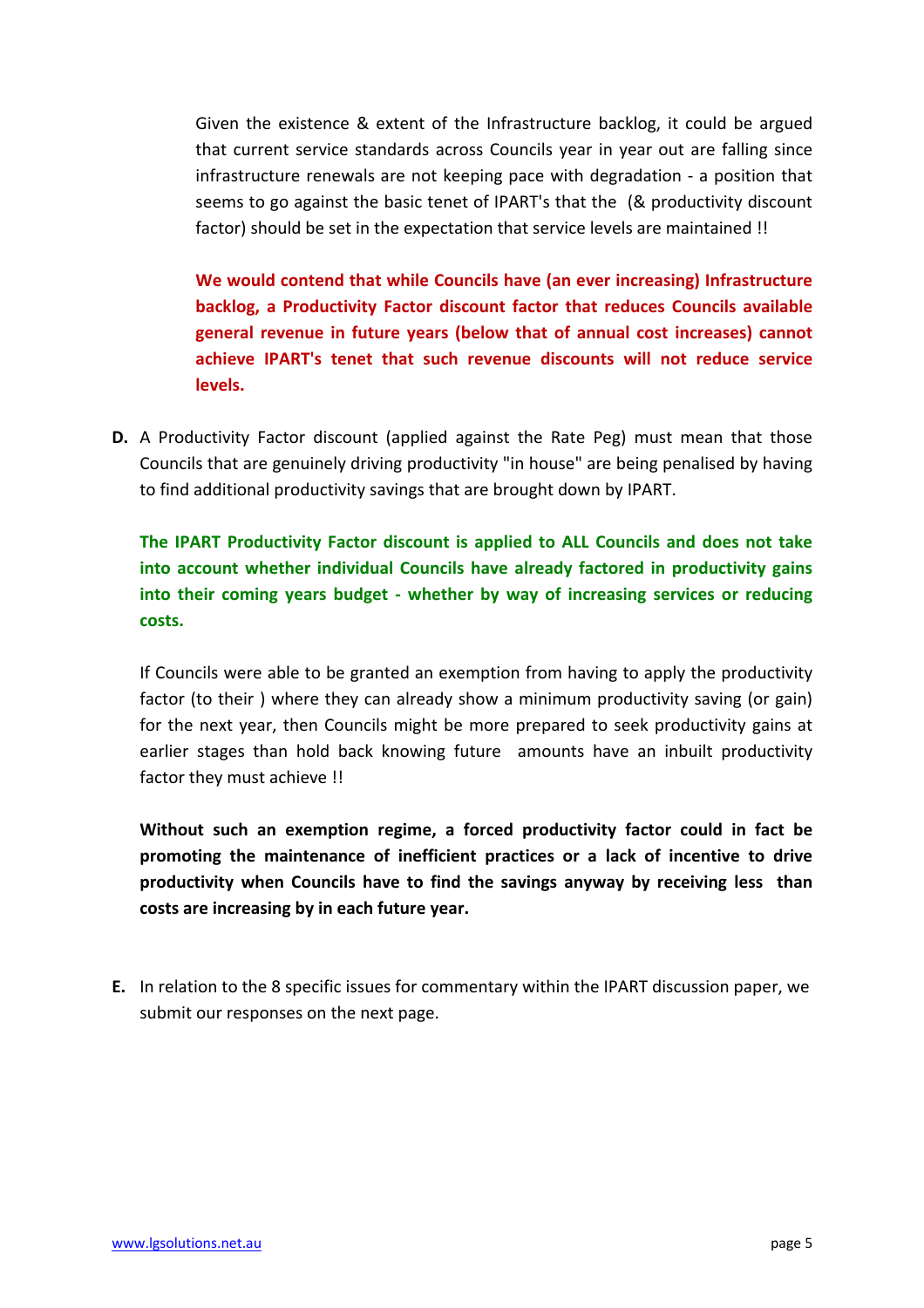**1. Is the current method of using an economy‐wide measure of productivity and then discounting it for application to the NSW local government sector the most appropriate for future years? If so, which ABS series would be most appropriate?**

If a productivity factor must be applied to the factor, then we think an economy wide measure is most appropriate as a surrogate for a NSW Productivity measure.

**Further we would advocate a public sector measure instead of a private sector measure.** Private sector productivity gains we would suggest are higher given the profit motive of the private sector and this is not the basis of Local Government nor the underlying incentive for productivity improvements in Local Government.

Accordingly, we think a private sector productivity measure is a distorted measure of productivity for the Public Sector.

**2. If not, what alternative measures would be more appropriate for determining a productivity factor?**

No alternative measures are tendered by us.

**3. Can councils measure some (or all) of their productivity gains in terms of changes in physical units (that is, in volumes or quantities) of inputs and changes in prices paid for inputs? if so, in what ways would these changes be expressed?**

The problem here is that many of Council's services are community "public good" services where the benefits are hard to directly attribute to a service and the benefits flow not to Council but to the community !! Not all Councils services can have their consumption measured.

**4. Are productivity improvements able to be captured within councils' Long Term Financial Plans? If so, please illustrate.**

Regarding productivity improvements on the "Input" side (ie. reducing costs):

- Cost reduction productivity improvements (by way of specific expense line items that have projected expenditure reductions attached to them) can be incorporated into an LTFP,
- Productivity Discount Factors can be set to reduce the various inflation indices by applicable % amounts across all of Council or particular services,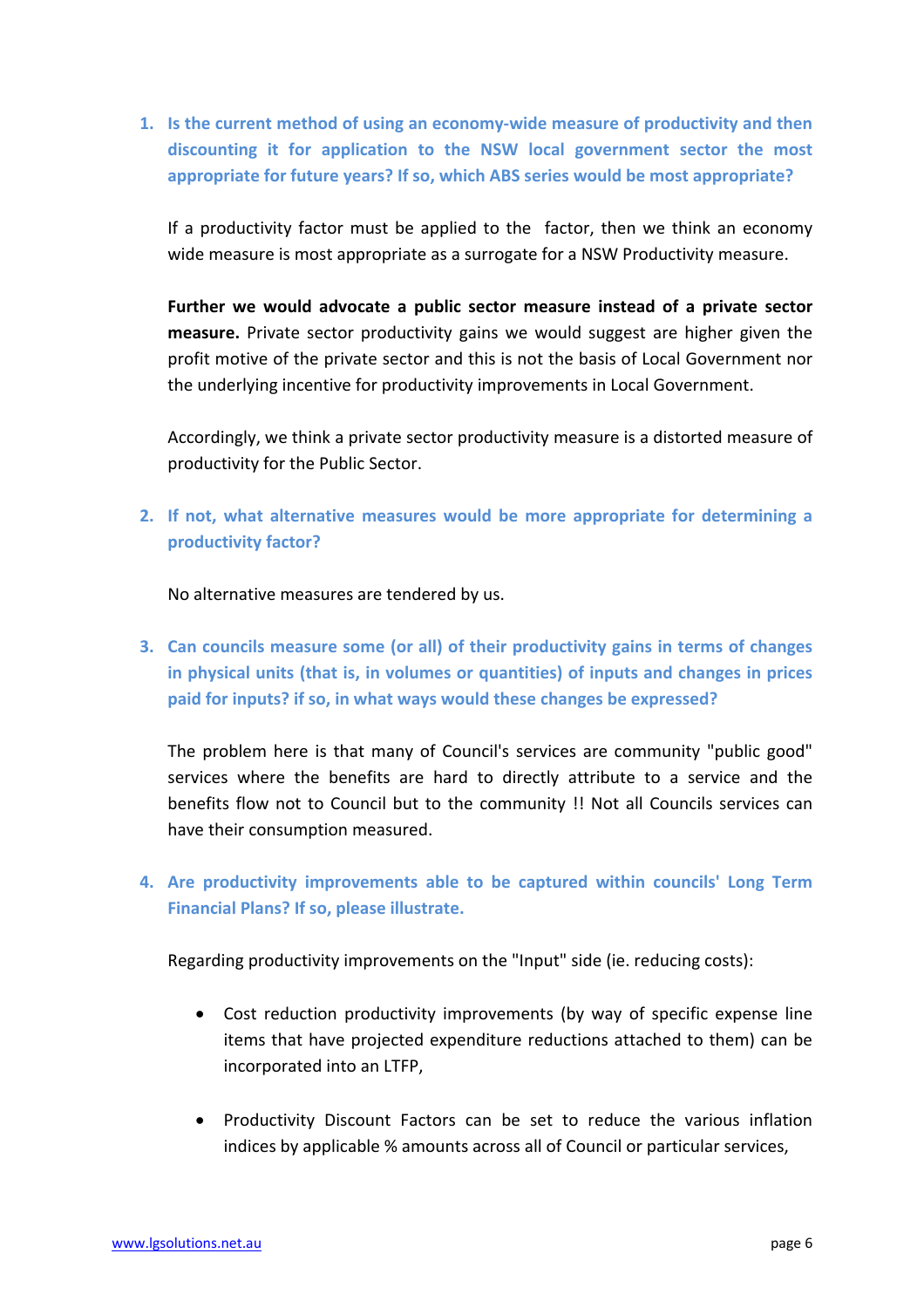Regarding productivity improvement on the "Output" side (ie. increasing service delivery levels, new services or having services utilised by more of the community):

 An LTFP would be unable to capture & display increases in a Council's productivity relating to 'providing more services, higher levels of services or a greater number of beneficiaries".

An LTFP focuses on the cost of services…and not on the service level output, improvements or enhancements which in a lot of cases would not have any dollar impact & therefore cannot be seen in an LTFP.

## **5. What indicators should IPART use in assessing the productivity of Councils?**

Instead of isolating Industry wide data to assess productivity, IPART could instead ask individual Councils applying for an SRV what measures are in place or will be put in place to measure the efficiency of their service delivery & to target/assess ongoing productivity improvements.

## **HOWEVER REGRADING INDUSTRY WIDE PRODUCTIVITY ASSESSMENT…**

it's maybe all too hard for a lot of "public benefit" goods !!

How do you measure the productivity improvements of a Council's Beach Lifeguard Service !?

- No. of Lifeguards to Rescues
- No. of Lifeguards to Beach Users
- Cost per Beach User
- Surveillance hours per day

especially when some of these ratio's may improve but at the cost of higher risks to the bathing public !!

How does weather get factored into the productivity measures !?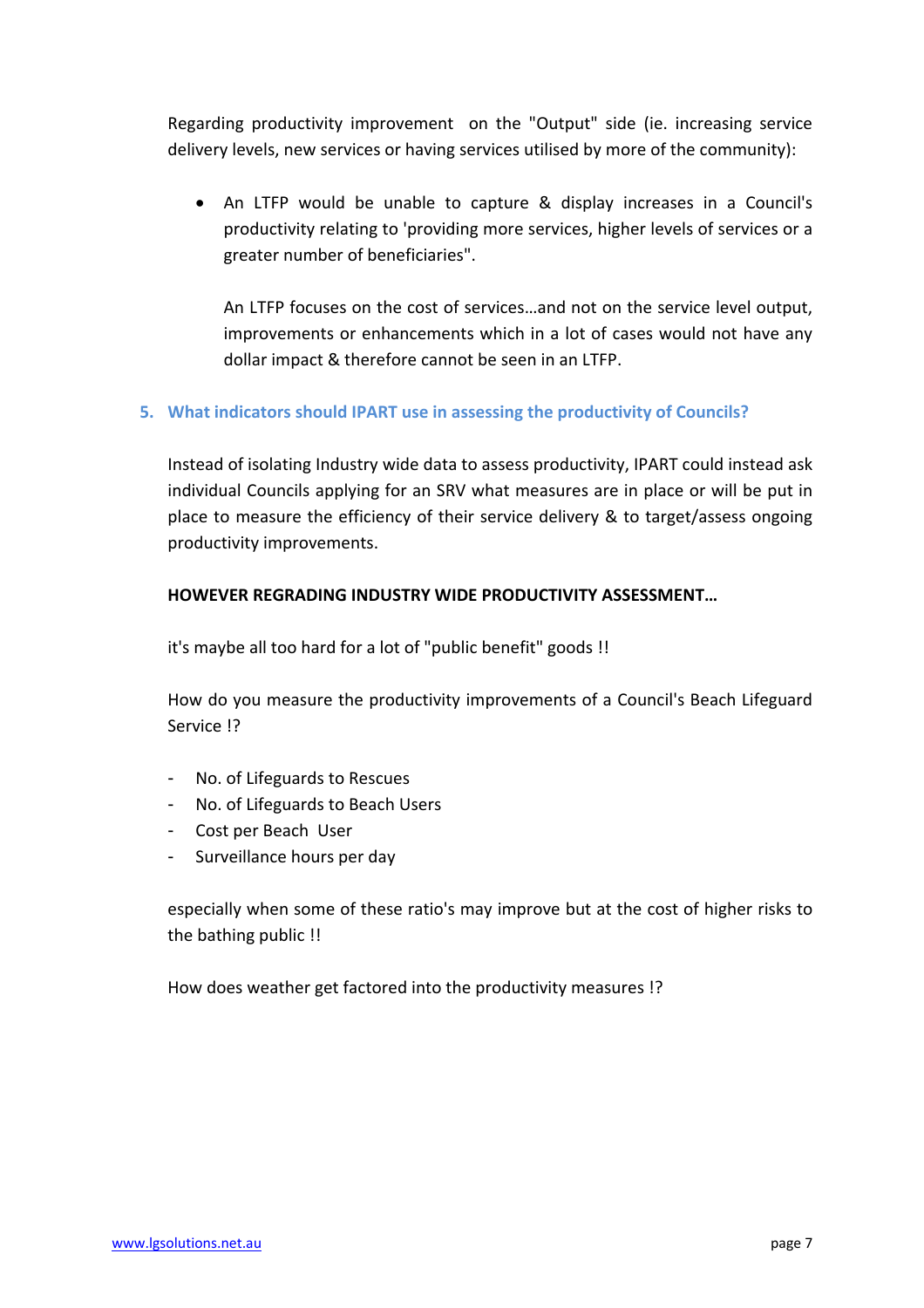#### **6. How can productivity improvements be improved over time?**

It should be taken into account that Councils do not provide all services "in house" but use external third party contractors. As such, productivity relating to these services may not be under Council's direct control or power over the short term ‐ but rests with the contractors !!

## **7. Are net costs of individual services useful in measuring and comparing council performance?**

Net Costs of services in isolation do not take into account (i) the level of customer satisfaction, (ii) the level of service provided or (iii) the level of services required by the community.

Unless such net costs per service per council is couched in terms of a per unit measure relative to (a) satisfaction of level or (b) level service provided, we cannot see the benefit of comparing the Net Service Costs per se across Councils.

Furthermore, the Net Service Costs of a Council can also year in year out be effected by the receipt of grant funding or the termination of grant funding - yet both of these events would not (and should not) be seen as comments on the productivity of the Council itself !

The loss of a grant (for external reasons) would increase the net cost of a service relative to a prior year, but should not result in a conclusion that the Council's productivity (or performance) has deteriorated of it's own accord or due to inefficiency.

# **8. Can councils demonstrate how the cost escalation assumptions in their Long Term Financial Plans are derived and why they are reasonable in the light of current inflationary trends?**

Council's should be able to provide **(i)** a cost index matrix from their LTFP that identifies the indexation across various types of expense items & **(ii)** the sources/publications used that tie in with the LTFP cost index matrix.

We have attached (next page) an example matrix within our LTFP V3 which details actual annual changes in types income & expenditure which should permit the identification of the cost escalation assumptions within a Council's LTFP model.